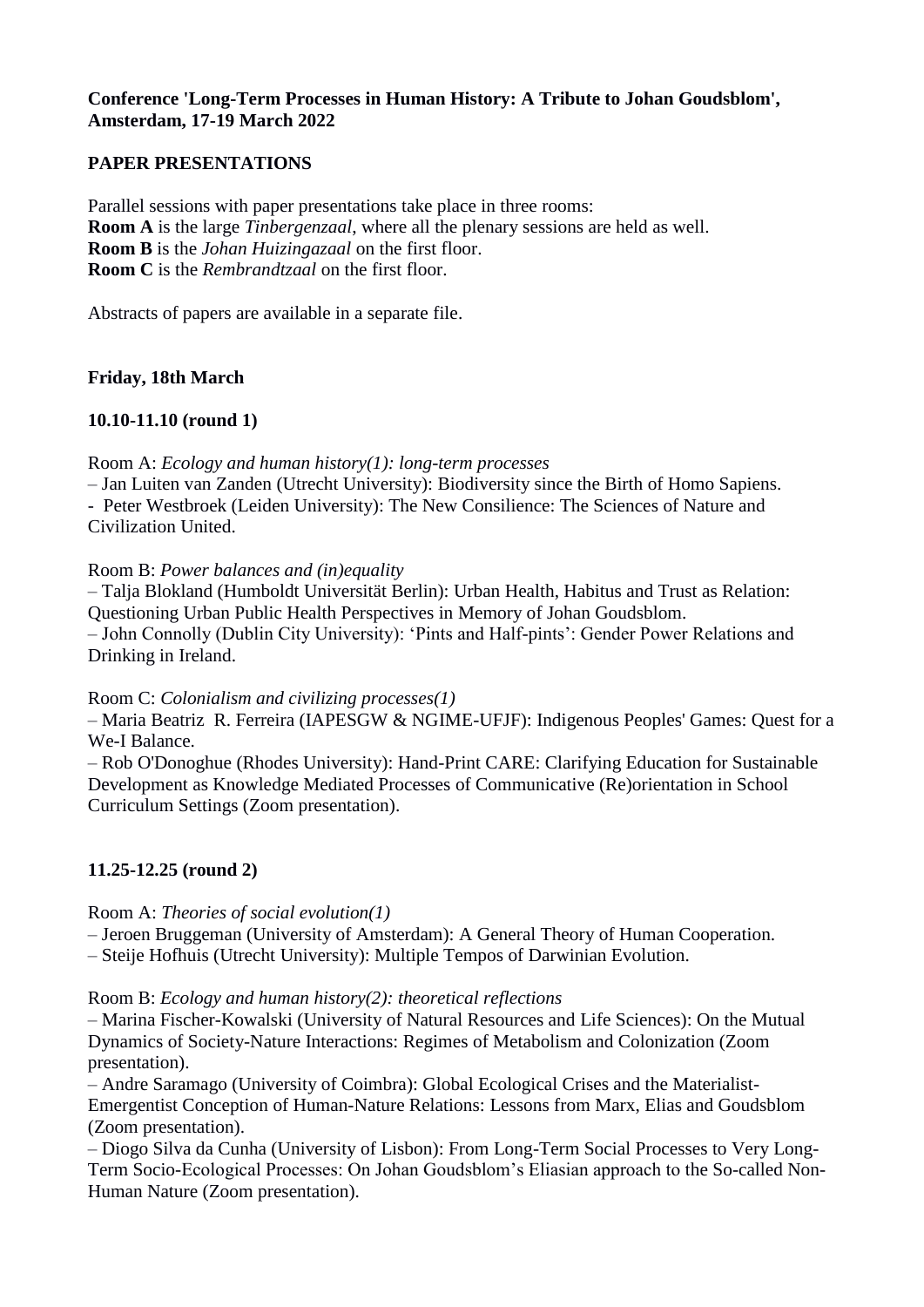Room C: *State violence and (de)civilising processes(1)*

– Lucy Brown (Charles University): Violence and the Civilizing Process: Witch Hunting across the Early Modern Period.

- Steven Loyal (University College Dublin): State Power and Deportation: A Longer View.

# **14:20-15:20 (round 3)**

Room A: *Theories of social evolution(2)*

– Loet Leydesdorff (University of Amsterdam): Historical Trajectories, Phenotypical Variation, and Evolving Regimes: "What is Evolving?".

– David Sierra (Grenoble Alpes University): Thoughts on the Scope of Natural History Concepts for Examining Cultural History.

– Wiebren Boonstra (Uppsala University): Sociologist of Scale (Zoom presentation).

Room B: *State violence and (de)civilising processes(2)*

– Stephen Vertigans (Robert Gordon University) and Paddy Dolan (Technological University Dublin): Forced to Live: a Longer Term Perspective on De-civilising State Controlled Forced Feeding of Political Prisoners.

– Raúl Sánchez García (Universidad Politéchnica de Madrid): Decivilising Offensives: Lessons from the Japanese Civilising Process (Zoom presentation).

Room C: *Ecology and human history(3): coping with environmental problems*

*–* Debbie Kasper (Hiram College): Nothing To Do But Wail? Exploring the Value of Sociological Insights for Understanding and Addressing Social Problems (Zoom presentation)*.*

– Marta Gospodarczyk (University of Warsaw): The Trauma of Drought and Limits of the Civilizing Process.

– Alexander Mack: Understanding Air Pollution as an Unintended Consequence of the Mastery of Fire (Zoom presentation).

# **15.35-16.35 (round 4)**

Room A: *Reception and interpretation of Norbert Elias*

– Nathalie Heinich (CNRS-EHESS): How and Why Continuing Goudsblom's Action as a Promoter of Elias's Thought.

– Robert van Krieken (University of Sydney, University College Dublin & University of Tasmania): The Long-term Development of Human Emotional Life: on Norbert Elias, Freud and Post-Freudian Psychoanalytic Theory.

– Christoph Egen (Medizinische Hochschule Hannover), Adrian Jitschin (Fernuniversität in Hagen) and Hans-Peter Waldhoff (Georg-August-Universität, Göttingen): The Quest for Humanising Social Canons.

Room B: *Ecology and human history(4): climate change*

– Bernd Sommer (Europa-Universität Flensburg): Climate Change and Civilization: Five Theses.

– Haimo Schulz Meinen (University of Hannover): The Fourth Regime in Action: Arguing for a Climate Change Withdrawal Plan.

– Wieger Fransen (University of Amsterdam): Can Sociological Knowledge improve Climate Projections?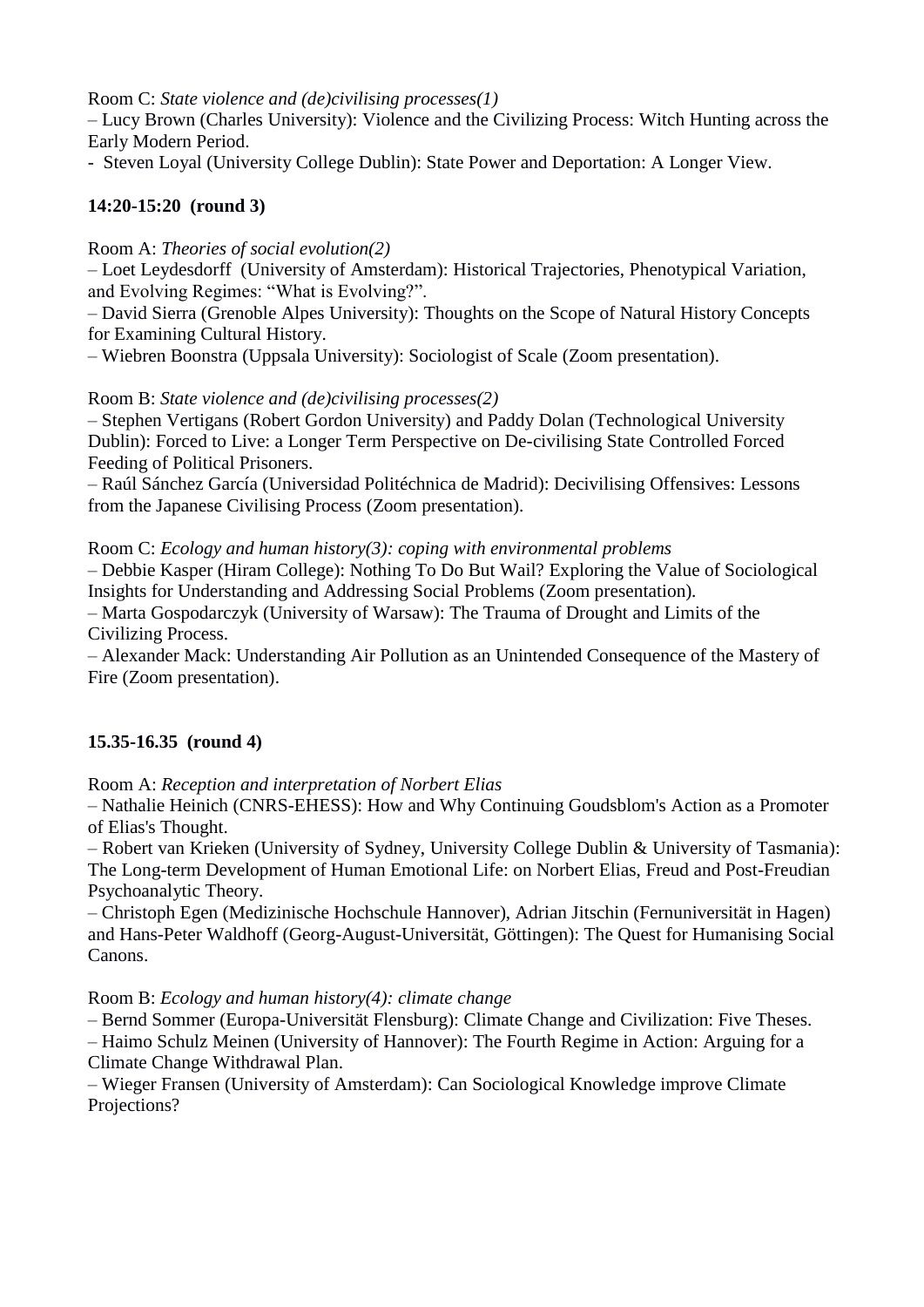Room C: *Colonialism and civilising processes(2)*

– Steven Carlton-Ford (University of Cincinnati): The Long Reach of History: The African Slave Trade, Colonization, and Current Human Rights (Zoom presentation).

– Gláucio Campos Gomes de Matos (Universidade Federal do Amazonas): The Western Civilizing Process in the Brazilian Amazon (Zoom presentation).

### **Saturday, 19th March**

## **10.10-11.10 (round 1)**

Room A: *Changing gender relations*

– Stefanie Ernst (University of Münster): Equality and Diversity Policies between Mutual Identification and Backlashes? Long-term Processes of Civilizing Power Relations.

– Marta Bucholc (University of Warsaw): Semantic Indeterminacy of Women's Rights and the Emergence of the Global Legal Governance of Abortion.

– Pawel Baginski (University of Warsaw): Long-term Processes in a Short Period of Time? The Case of Relations between Men and Women during the Postsocialist Transformation in Poland.

Room B: *Elias in Ghana: on long-term developments in non-European societies*

– Behrouz Alikhani: The Connection between Sociology and Anthropology (Zoom presentation).

– Adrian Jitschin (Fernuniversität in Hagen): Elias's Priests and Knowledge.

– Arjan Post: Keeping up with Goudsblom: Connecting Simple and Complex Societies with Norbert Elias's Very Long-Term Perspective.

– Dieter Reicher (University of Graz): Village-State Societies as Survival Units. A Missing Piece in Understanding Very Long-Term Processes (Zoom presentation).

# **11.25-12.25 (round 2)**

Room A: *Long-term developments in knowledge and science*

– Johan Heilbron (Uppsala University): The Social and Human Sciences in a Long-term Perspective. Preliminary Considerations.

– Daniel Klenbort (Morehouse College): How Strange We Humans Are.

– Jiří Šubrt (Charles University): The Future Isn't What It Used to Be: How the Idea of the Future Has Changed in the Long-Term Process of the Development of Human Knowledge (Zoom presentation).

### Room B: *Games and leisure*

– Maarten van Bottenburg (Utrecht University): The Relative Autonomy of Game-contests: Longterm Processes of Sportisation and De-sportisation in Human History.

– Irem Özgören Kinli (Izmir Katip Celebi University): Reconciliation of Spontaneity and Selfconsciousness: Minecraft Games.

– Jaap Timmer (Free University Amsterdam): Chrome and Charisma. A Sociological Essay on the Car.